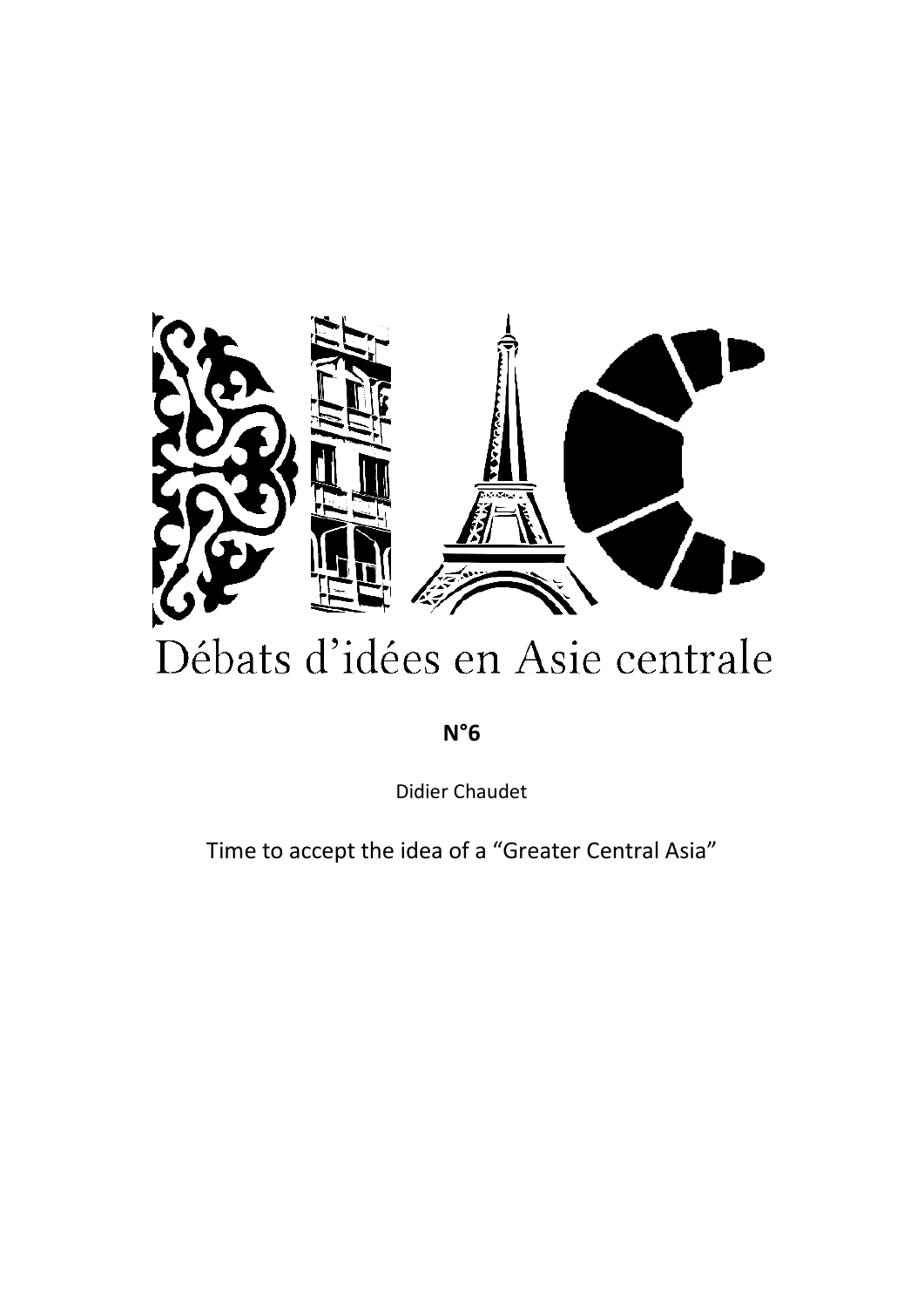

## **Time to accept the idea of a "Greater Central Asia"**

DIAC n˚6

Didier Chaudet, Research Fellow, IFEAC

Would it come to anybody's mind to talk about a "post-colonial" Algeria or Madagascar, or even to introduce those countries, first and foremost, as former "French colonies"? Did we ever talk, at any time in American History, of a Post-British United States? Of course, such strange designations would never come to mind. It does not mean that the colonial past is denied: but a country cannot be defined by one part of its past alone. In October 2018, a Ukrainian journalist, Maxim Eristavi, criticized, on twitter, the use of the term "former Soviet Republic" when talking about Ukraine and Georgia. He is rightfully pointing out that after nearly three decades of independence, countries that used to be part of the Soviet Union should not be necessarily defined by this recent past.

But one could argue that Ukraine or Georgia are not the main "victims" of such designation: this is Central Asia that is the most naturally seen as "post-Soviet" by researchers and journalists alike. And it partly explains why the region is often neglected in the analysis of international affairs, as an appendix of Eurasian (i.e. Russian) affairs or, at best, as one of the 'chessboards' (and rather a secondary one, for now) in the "new Great Game" between Russia, China and the US. To remedy such a situation, it is urgent to go beyond the Soviet past, and rethink the region from a more geopolitical point of view: hence the defense, in this paper, of the notion of "Greater Central Asia".

### *"Post-Soviet States", "Eurasia", "Central Asia and the Caucasus": unsatisfying notions to talk about Central Asia nowadays*

Of course, there could be other ways to talk about Central Asia nowadays: one could think of using, for example, the geopolitical notion of Eurasia. But it is obviously too centered on Russia, bringing back the same issues that one can have when using the notion of "post-Soviet" countries. What happens in the Kremlin will continue to be of particular interest for the Central Asian states, and one cannot deny the particular political, economic, geopolitical, and human link between Russia and this part of the world. But the use of "Eurasia" or of "former Soviet Republics" make us naturally consider those links as set in stone, and bound to be of primary importance in Central Asian geopolitics. Both expressions say more about the analysts using them than about the area itself. It over-simplifies the Russian influence on Central Asia, and minimizes too much the impact of other states, as if the "Iron Curtain" was still a reality, despite the fall of the USSR. It might be relevant to talk mostly about Eurasia in the future if Moscow expands even more its importance in the region, and is able to supplant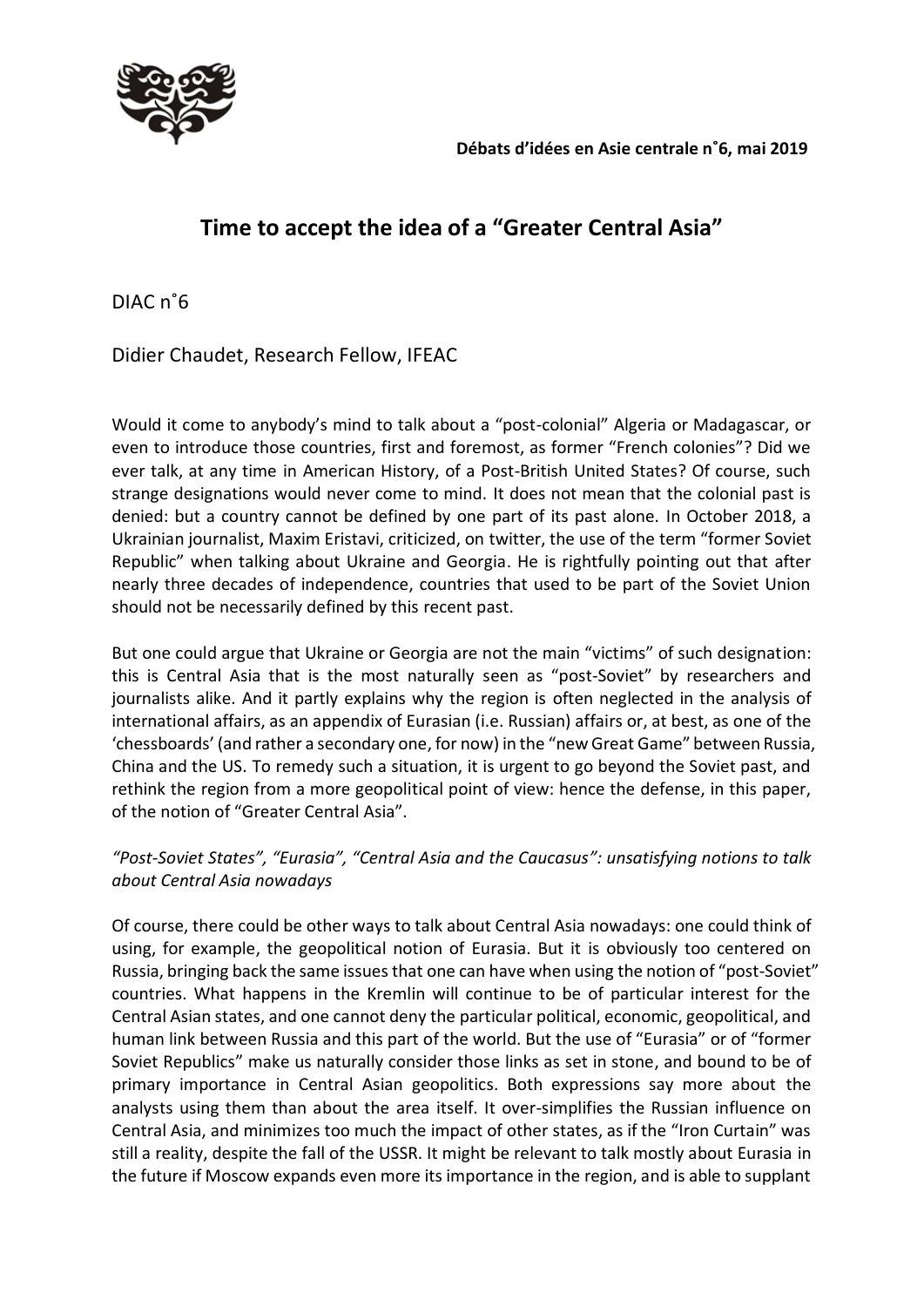

#### **Débats d'idées en Asie centrale n˚6, mai 2019**

other important forces, like the EU, the US, and China, from this particular part of the world. At this particular time, such outcome seems unlikely, at least in the years to come. Most importantly, if the goal is for journalists and academics to avoid missing geopolitical evolutions in Central Asia in the coming years, there is a need to keep away from associating too directly, one way or another, Central Asia to its former imperial ruler. Last, but not least, the notion of Eurasia, would have to include the Caucasus, but also other countries neighboring Russia, like Ukraine or Belarus, if one tries to give the region a historical, linguistic, and geopolitical unity. It nearly brings us back to the USSR under a different name, puts again Central Asia as a periphery under *de facto* Russian influence, and does not consider the fact that the region is not protected by a Soviet bubble any longer.

If it is a necessity to stop defining Central Asia as "post-Soviet" or broadly speaking as a former Russian colonial territory, it is also important to avoid using again the notion of "Central Asia and the Caucasus" that was pretty common after the fall of the URSS, at least in the Western world. Such term was influenced by the desire to talk of this area while refusing to connect it to Russia in any way, which is as intellectually simplistic as insisting on this particular link to Moscow by talking about "Post-Soviet" states. Plus, this particular term, like the fact of talking about "former Soviet" states or of Eurasia, was also linked to a simplistic way of thinking the area, focused on energy-related interests coming from the West alone. With the rise of China, and the importance of Asian powers in energy-related projects, such particular approach does not make much sense. More importantly, South Caucasus and Central Asia are more and more distinct from a geopolitical point of view. The former has a much more complicated relationship with Russia (influence of the tensions with Georgia to this day, and a more important influence of the competition between Moscow and the West in this part of the "post-Soviet" area), and is much more connected to the Near Eastern geopolitics, notably through the regional countries' links with Israel and / or Iran. As for Central Asia, here again, as the "Iron Curtain" does not exist any longer, the choices made in China, and the political evolutions in Afghanistan, have a tremendous impact on its future, which is not the case for the South Caucasus. Broadly speaking, if one wants to find a region for the South Caucasus, its place is in the more neutral "West Asia", term already used in English-speaking countries, rather than in "Eurasia" or "Central Asia and the Caucasus". As for Central Asia, its geopolitical future is too different from South Caucasus to see those two areas associated in one region.

#### *Why talking about "Greater Central Asia" makes sense*

Hence the interest of talking about "Greater Central Asia", that associates "post-Soviet" Central Asia and Afghanistan. This notion, coming notably from the work done by Frederick Starr, a pillar of Central Asian studies in the US, has several advantages:

- it takes into account long-term cultural, historical and human links, between Central Asia and northern Afghanistan;

- it associates together countries that are linked to each other, for better and for worse, when it comes to geopolitics or security: Central Asia needs stability in Afghanistan if it wants to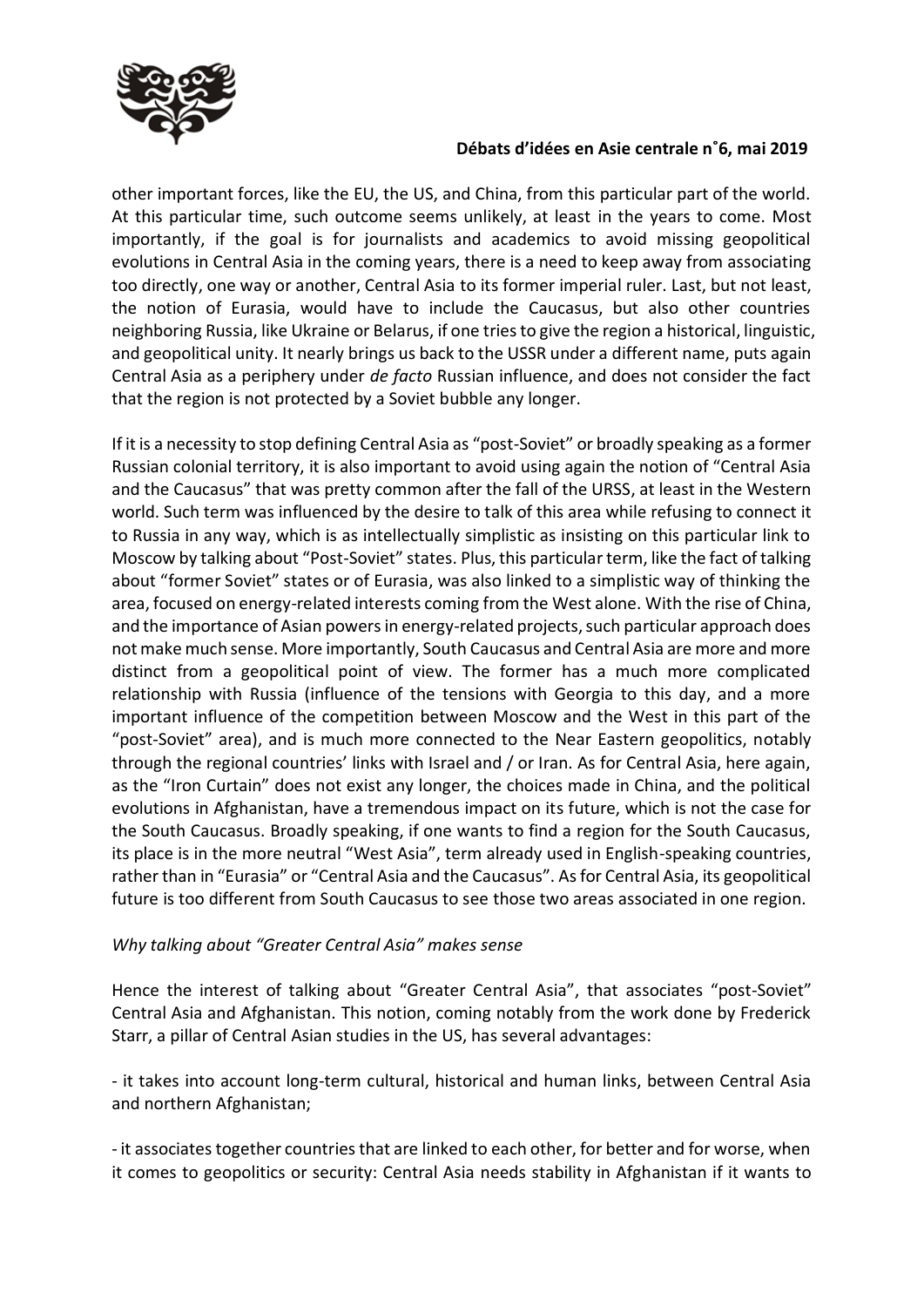

#### **Débats d'idées en Asie centrale n˚6, mai 2019**

eradicate the scourges that are jihadism and drug trafficking. But in the same way, one of the conditions for rebuilding Afghanistan over time is for its neighborhood to be at peace and to prosper: Pakistan of course, but also Central Asia, as its economic development could have a tremendous impact on northern Afghanistan;

- it avoids the problem one could have with the other alternatives analyzed above: it does not define the region through the influence of, or the opposition to, a particular great power. Actually, both Afghanistan and Central Asia can benefit from the Belt and Road Initiative (BRI) from China, from a strong Russian diplomatic and geopolitical influence, *and* from an American and European presence.

- One might argue that what makes the idea of "Greater Central Asia" even stronger nowadays is that the Chinese BRI will need to succeed, on land, in this territory as a whole (and in Pakistan) for this important project of President Xi Jinping to be seen as a breakthrough as a whole, that would define Chinese importance in the next few decades. Through the new Chinese influence, the notion of "Greater Central Asia" is particularly relevant.

Some might object that Central Asia and Afghanistan are nowadays "too different" to be seen as one region, especially from a societal point of view. But one might argue that geopolitics has nothing to do with society: it is a mix of History, geographic imperatives, political, economic and security-related interests. Most importantly the goal here is not to see a geopolitical region as a sealed block disconnected from its regional neighbors. It would make no sense to negate the Soviet Iron Curtain between Central Asia and Afghanistan and to impose another one between Afghanistan and Pakistan, "twin brothers" according to former Afghan President Hamid Karzai, or between Central Asia and Russia. Afghanistan can also be seen as part of others regions by its History, culture, and geopolitical position: at least a South-West Asian region (Iran – Pakistan – Afghanistan) and South Asia. But the notion of Afghanistan in Greater Central Asia helps to stop seeing this country only through the traditional regional competitions between India, Pakistan, and Iran, and reminds that Afghanistan is not Pashtun only, but also Tajik, Uzbek… The same way the notion of Greater Central Asia can help us to think about Central Asia without connecting it only to Russianrelated issues, it gives us the possibility to re-think Afghan present and future as a multicultural, multiethnic country, that would benefit to see itself less like Jacobine France and more like the Swiss Federal state.

Hence the notion of "Greater Central Asia" is not some ideological choice associating countries to declare that they are a new, rigid unit: it is, first and foremost, a convenient notion that considers historical, human, economic, security-related, and geopolitical factors that bring those countries closer together. Most importantly, like the term "West Asia" rather than "Middle East", "Greater Central Asia" has the essential advantage to be *neutral* towards great power politics, and does not let the states in the area be defined first by the influence of any given power. It helps to think those countries for themselves, and not through Russian or American national interests, which has too often been the case in the past few years, in